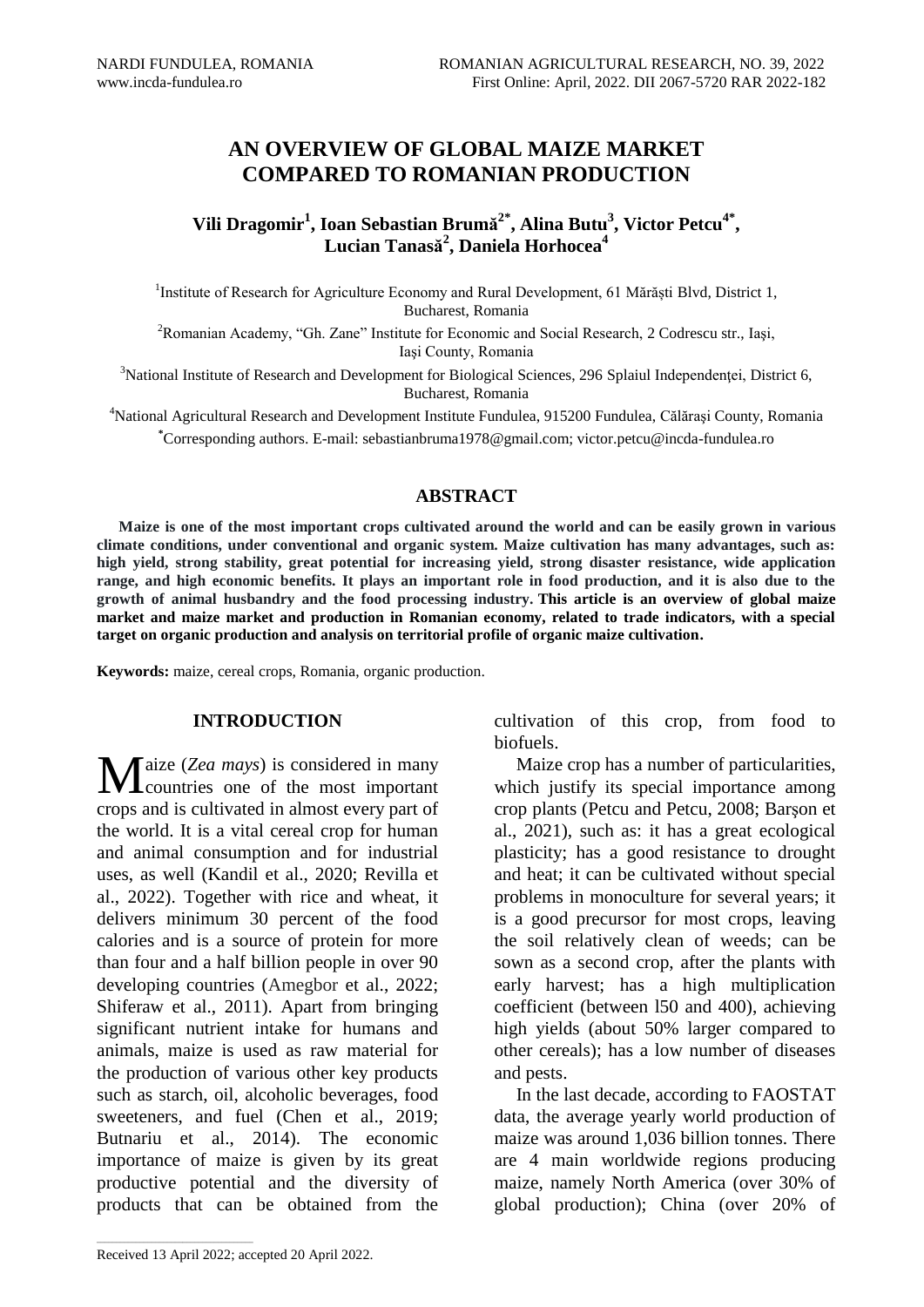global production); Europe, which includes both the producing countries of the European Union and Eastern Europe (notably Ukraine), accounts for about 12% of the world's maize production while South America produces 15% of the world's maize, thanks to Brazil, Argentina and Mexico (Erenstein et al., 2021; Grote et al., 2021; Eurostat data).

Therefore, maize is grown in a wide variety of growing conditions ranging from tropical to temperate climates, from sea level to 3,000 meters above sea level. Grown on all continents, maize is adapted to a subsistence farming scheme as is the case in sub-Saharan Africa, or on the contrary more intensive as in the United States.

In Romania's cereal economy, maize holds the one of the top positions. (Popescu et al., 2021) It occupies half of the total area cultivated with cereals and has the largest contribution to the total agricultural production of our country. It is cultivated in all geographical areas of the country, from latitudes of 40-50 m in the plain areas to 500-800 m in the sub-Carpathian areas.

This article is an overview of global maize market and maize market and production in Romanian economy, related to trade indicators, with a special target on organic production and analysis on territorial profile of organic maize cultivation.

# **MATERIAL AND METHODS**

The research study used open data available on official website of Ministry of

Agriculture and Rural Development (MARD, 2022), The National Institute of Statistics, Eurostat and Trademap database.

The analysis related to world market and national production covers a five years period, from 2016-2020.

The search criteria for Trademap database was using four digits code from Harmonized system for maize (1005 Maize or corn).

For export potential investigation, a six digit code was used in search query on in traced website, namely, 100590 Maize (excluding seed for sowing) and 100510 Maize seed for sowing.

Areas under conversion and certified in organic system occupied by maize were also highlighted, for a four year period, between 2017-2020. Data retrieved from specialized and scientific literature were used to complete the analysis.

Related to organic farming production system, a territorial assessment was accomplished, going up to county level, regarding the areas cultivated with maize in ecological system. For the representation in territorial profile the data were plotted on Romania's map, by county, using QGIS 3.16.0 "Hannover" software.

## **RESULTS AND DISCUSSION**

Maize production is cornerstone for the economy of many countries. The main maize exporters of the world are Unites States of America, Brazil, Argentina and Ukraine (Figure 1).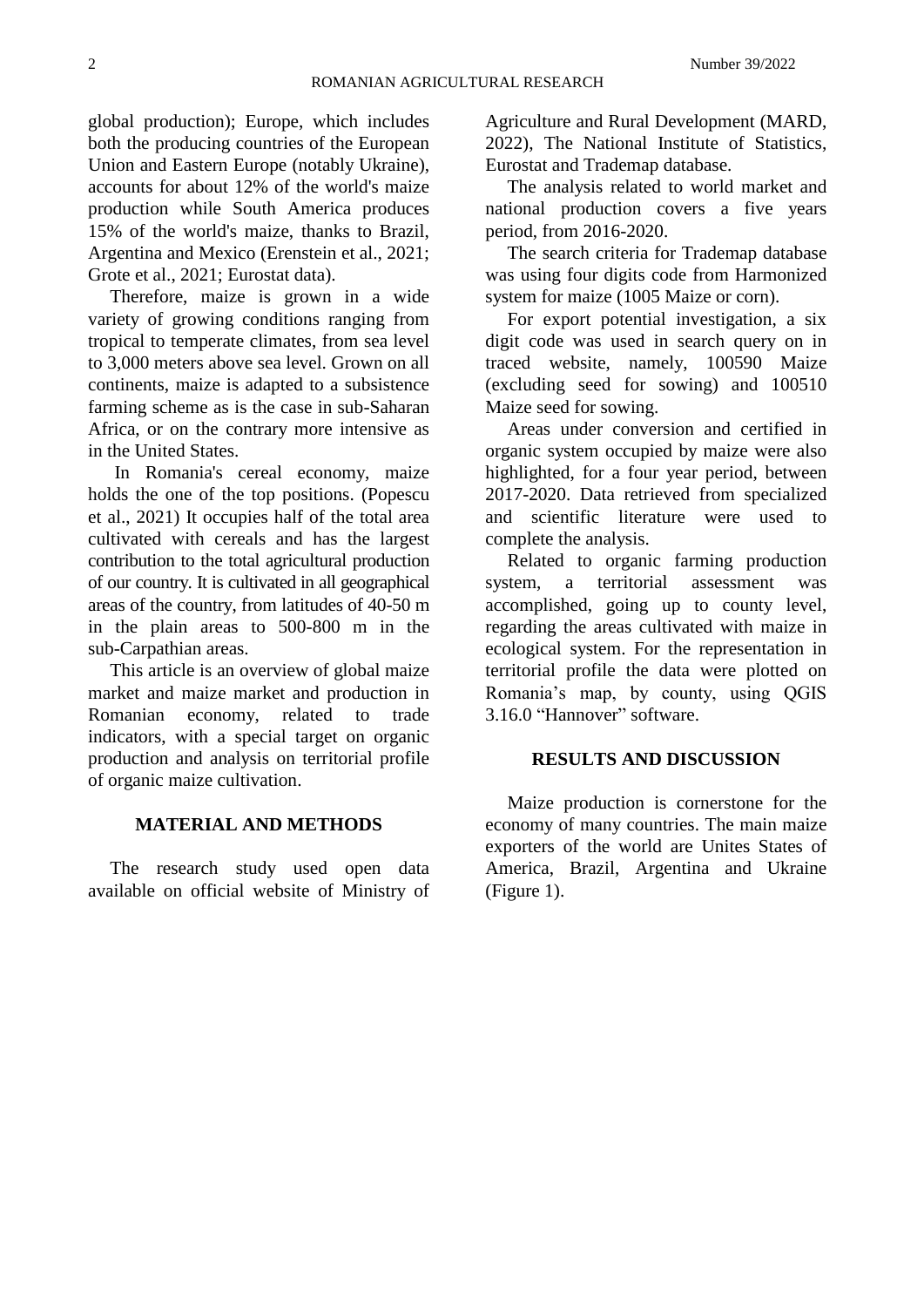

*Figure 1.* Main worldwide exporters for maize (corn), in 2020

However, the unit value of worldwide sales does not follow the same trend, France being the country that is marketing the maize with highest price, being followed by Romania, United States of America and

Ukraine. This could be probably due to superior quality of harvest, and the commercialization of important quantities of originating from organic production.



\*Trademap data

*Figure 2.* Quantities and unit value for main worldwide exporters for maize (corn), in 2020

We furthermore detail the trade market export for the period 2016-2020 for maize harvest for one country per continent among

the top worldwide exporters (Table 1). For USA, data are presented for 2021 due to data availability.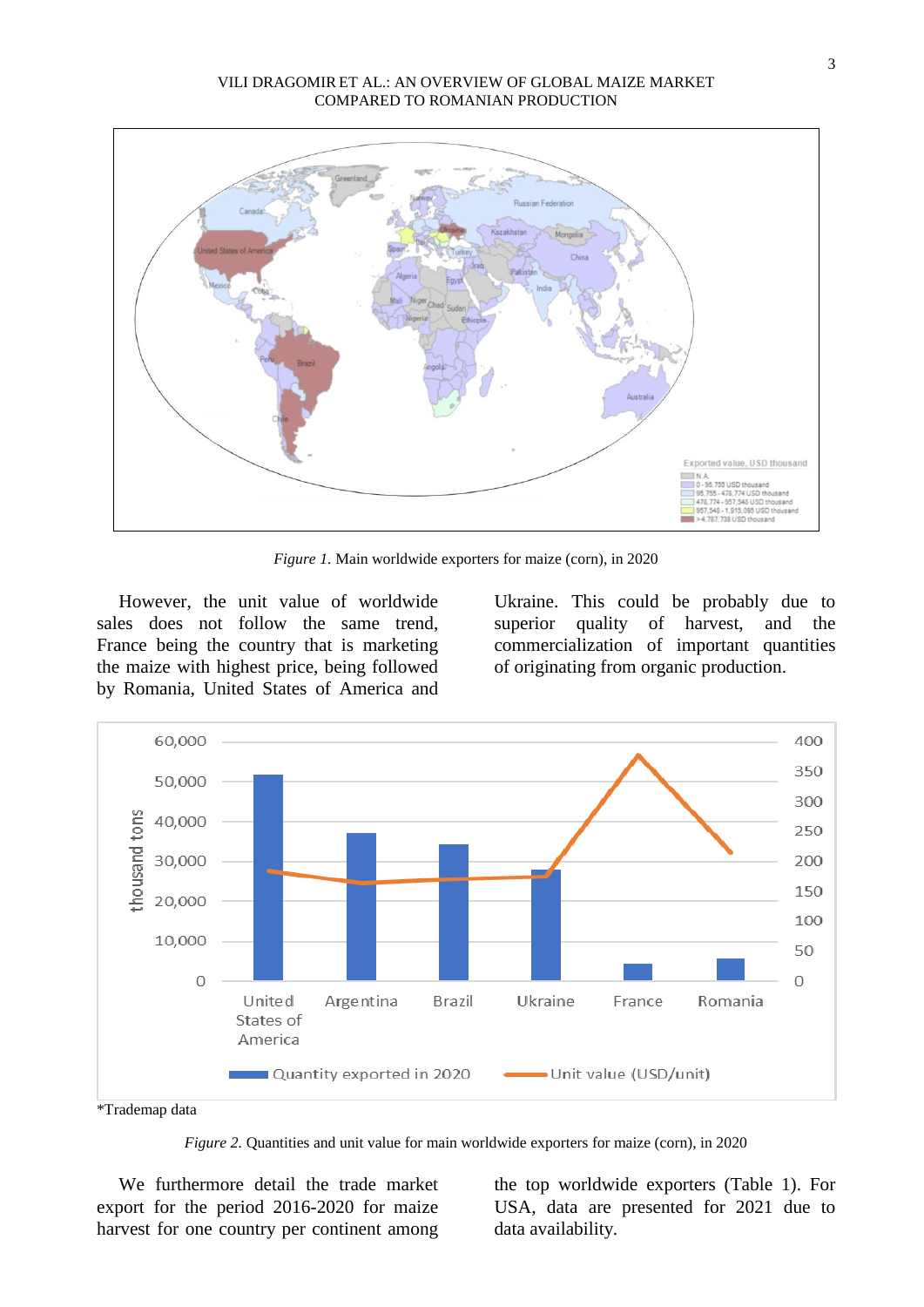The United States of America is by far the largest exporter of maize worldwide, with a total volume of trade in a five-year period decade exceeding the next largest exporter by over twofold. It is to be noted that while the exported quantity of maize of this state has increased from 55,905 thousand tons in 2016 to 70,041 thousand tons in 2021, the export to China have boosted from around 230

thousand tons in 2016 to 7053 thousand tons in 2020 and over 18800 thousand tons in 2021 (trade map data). Other importing countries for American maize were neighboring states such as Mexico, Japan and Colombia. The number of importing countries decreased from 130 in 2016 to 115 in 2020 and 111 in 2021.

|                 |       | Imported  | Imported |           |                 |       | Exported  | Exported             |  |
|-----------------|-------|-----------|----------|-----------|-----------------|-------|-----------|----------------------|--|
| Country         | value |           | Quantity |           | Country         | value |           | quantity             |  |
| Japan           |       | 14,398.64 |          | 78,220.26 | <b>USA</b>      |       | 44,286.39 | 272,703.10           |  |
| Mexico          |       | 13,296.85 |          | 46,539.84 | Argentina       |       |           | 21,473.33 144,671.77 |  |
| Iran            |       | 6,763.55  |          | 32,702.66 | <b>Brazil</b>   |       |           | 22,715.96 152,419.38 |  |
| China           |       | 4,906.00  |          | 25,598.68 | Ukraine         |       | 16,952.16 | 118,402.66           |  |
| Viet Nam        |       | 8,798.17  |          | 49,464.30 | France          |       | 6,909.84  | 22,896.80            |  |
| Korea           |       | 9,283.46  |          | 52,307.56 | Romania         |       | 4,616.05  | 24,367.50            |  |
| Egypt           |       | 8,176.25  |          | 8,516.79  | Hungary         |       | 3,753.10  | 0.00                 |  |
| Spain           |       | 7,262.14  |          | 32,995.73 | Serbia          |       | 1,866.47  | 11,391.28            |  |
| Netherlands     |       | 5,279.47  |          | 27,971.51 | South Africa    |       | 1,854.31  | 9,225.33             |  |
| Colombia        |       | 4,581.71  |          | 26,848.24 | <b>Bulgaria</b> |       | 1,469.25  | 8,906.34             |  |
| Italy           |       | 5,005.53  |          | 28,216.26 | Rusia           |       | 3,181.85  | 20,695.86            |  |
| Germany         |       | 3,967.66  |          | 16,847.14 | India           |       | 944.58    | 4,217.56             |  |
| Taipei, Chinese |       | 3,838.46  |          | 22,076.24 | Myanmar         |       | 1,219.93  | 4,377.18             |  |
| Algeria         |       | 3,493.47  |          | 22,692.96 | Paraguay        |       | 1,351.25  | 10,631.05            |  |
| Malaysia        |       | 3,395.59  |          | 18,799.34 | Poland          |       | 1,053.34  | 5,798.45             |  |
| Peru            |       | 3,121.87  |          | 17,776.99 | Austria         |       | 948.55    | 2,130.57             |  |
| Saudi Arabia    |       | 2,508.56  |          | 13,463.47 | Canada          |       | 1,356.28  | 7,890.84             |  |
| UK              |       | 2,343.20  |          | 9,306.08  | Croatia         |       | 593.03    | 3,557.63             |  |
| Chile           |       | 1,782.70  |          | 10,352.62 | Mexico          |       | 1,504.58  | 4,183.82             |  |
| Morocco         |       | 2,166.32  |          | 12,366.71 | Netherlands     |       | 905.61    | 3,928.61             |  |

| Table 1. Global Import and export value and quantity for a five year period |  |  |  |  |
|-----------------------------------------------------------------------------|--|--|--|--|
|-----------------------------------------------------------------------------|--|--|--|--|

\*Trademap data; quantitative data for Hungary were not available.

Argentinian exported maize quantities increased from 24,504 thousand tons to 37,045 thousand tons in 2020. The main importing countries for Argentina's maize were Vietnam, Korea and Egypt. The trade market of maize for this state included 65 countries in 2020.

The quantity of maize exported from Ukraine has increased from 17,275 thousand

tons in 2016 to 27,945 thousand tons in 2020. Main importers of maize from this country were China (2,680 thousand tons in 2016 to 7,712 tons in 2020), Netherlands and Egypt. In 2020, a share of over 27 percent of Ukrainian maize was marketed to China, 10% to Nederland and Egypt, each, and 9% to Egypt. The number of importing countries for this product, from Ukraine, in 2020, was 66.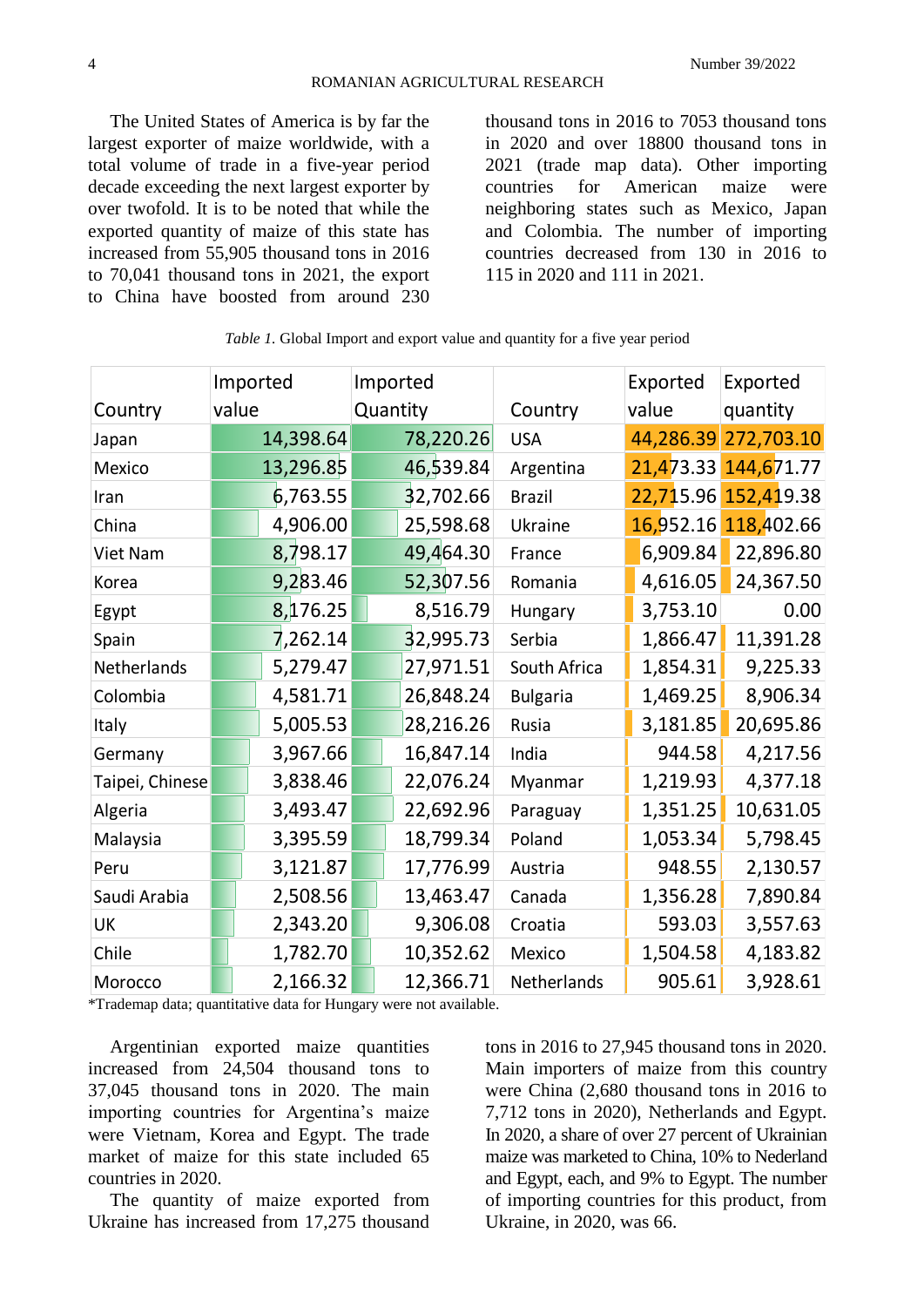On the other side, in the period 2016- 2020, the main maize importers were countries with high demands for food, such as Japan, Mexico, Iran, China and Vietnam (Table 1). Although, Mexico belongs a huge biodiversity potential and millennial tradition of maize cultivation (Donovan et. al, 2022), the request for livestock and food industry overcomes the local production.

Japan is mainly covering the national maize needs from United States of America (63% in 2020), Brazil (35% in 2020) and South Africa (1% in 2020).

Data for Mexico were only available for up to 2018, but still ranks among top importers worldwide mainly importing from United States of America (over 90% of national imports of maize) and Brazil.

Romania's maize exports represent 3.3% of world exports for this product, its ranking in world exports being 6. For Romanian production, the largest importing markets for maize were Spain, Netherlands, Egypt, Turkey and Italy (Figure 3). A total number of 53 countries were partners for maize export from Romania in 2020.



\*Trademap data

*Figure 3*. Importing markets for maize marketed from Romania

The top three markets with greatest potential for export from Romania (Figure 4) of the product 100590 Maize (excluding seed for sowing) are Italy, Turkey and Spain. In the same time, Romania has neighboring export activity with Greece. Regarding the demand potential, Japan is the country with the highest rank for the product 100590 Maize (excluding seed for sowing).

The top three markets with greatest potential for export from Romania of the product 100510 Maize seed for sowing are France, Hungary and Ukraine. The closest export links of Romania for maize seed is Moldova. Regarding the demand potential, Germany is ranking highest as market for maize seed for sowing from Romania (Figure 4).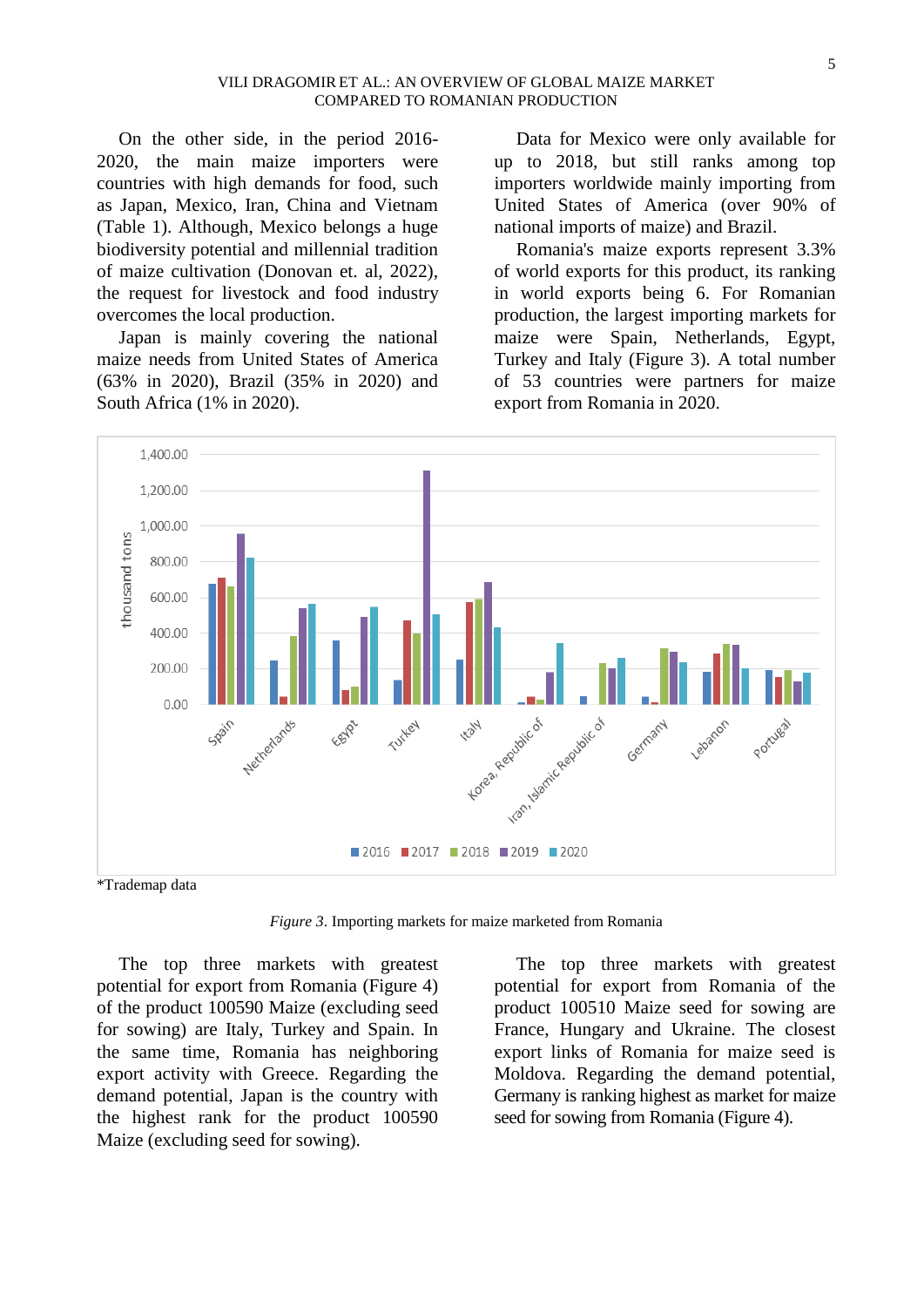#### ROMANIAN AGRICULTURAL RESEARCH



\*Intracen data

*Figure 4*. Export potential for maize from Romania a) 100590 Maize (excl seed for sowing); b) 100510 Maize (seed for sowing)

In 2020, according to Trademap data, regarding the dynamics of the market, it can be observed (Figure 5) that for the analysed period (2016-2020) the greatest growth in exported value was reported for Iran (298%) Tunisia (234%) and Israel (202%). However, the top listed countries when looking at growth in exported quantities for the same period, includes Israel (222%), Republic of Korea (116%) and Germany (89%).



\*Trademap data

*Figure 5*. Growth in exported value and exported quantity %, 2016-2020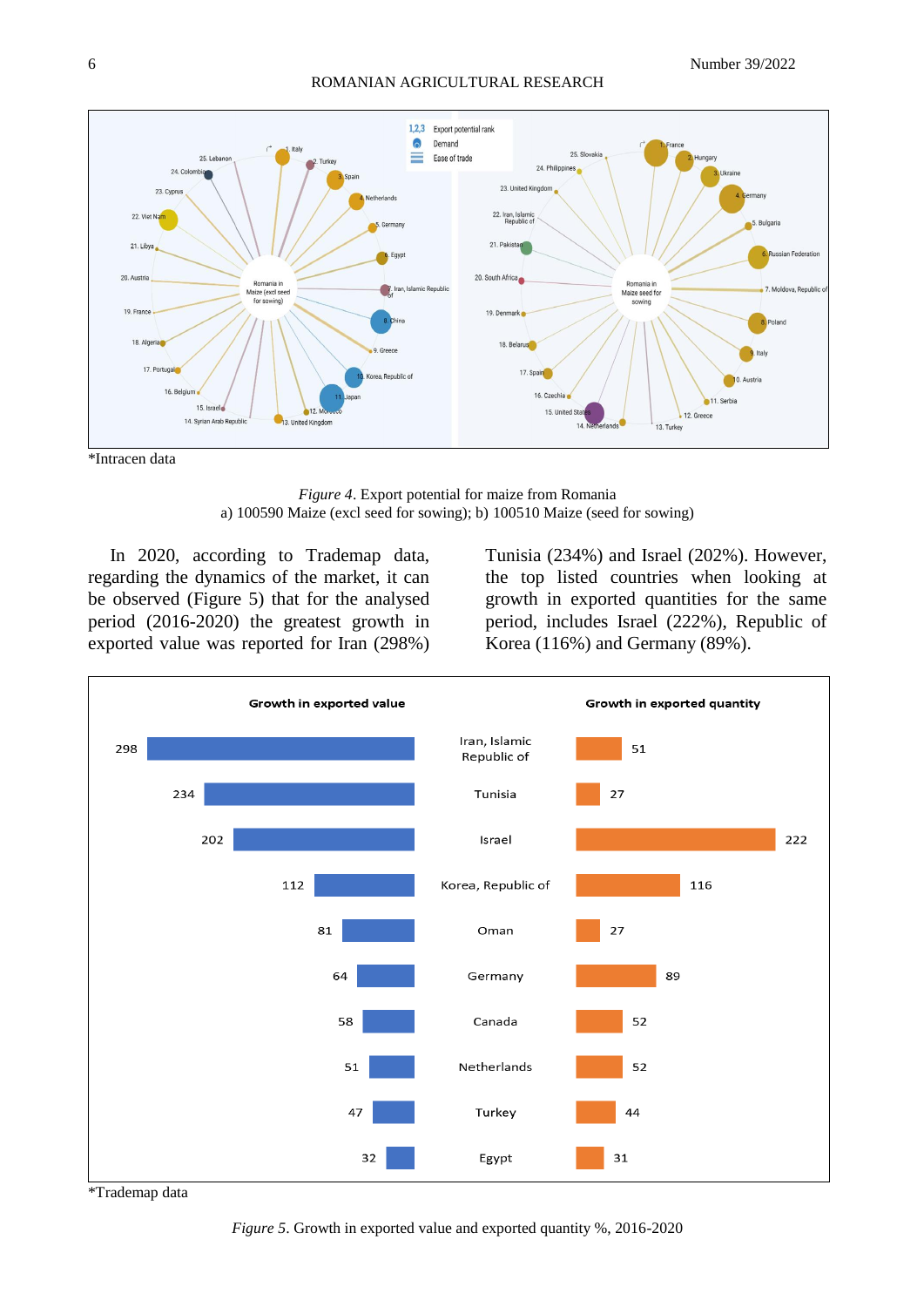In Romania, there are three areas of favor for the cultivation of corn, depending on thermal potential, which is represented by the sum of biologically active temperatures (>10°C), which are equivalent to useful thermal units (UT) (Roman, 2011). Thus, although we have the largest cultivated area of corn in the EU, the yield per hectare is twice lower compared to France or Belgium (Petcu and Martura, 2018).

An important opportunity for Romanian market, in addition to increasing the yield per hectare, is expanding the organic sector, which has great potential in our country due

to soil characteristics (Popovici et al., 2018). Organic farming promotes sustainable, diversified and balanced production systems in order to prevent crop and environmental pollution. Organic production in plant cultivation, without the use of harmful traditional products, has been a special concern for several decades in economically developed countries.

The area cultivated with maize in organic system (conversion period and certified production), for 2020 is graphically represented in Figure 6.



*Figure 6.* Area under organic production cultivated with maize, by county

Galați, Tulcea and Ilfov county rank first among the regions with maize cultivated under organic practices (Table 2). Tulcea region is somehow logic due to the presence of Danube Delta Reserve and specific cultivation conditions that this area must comply with.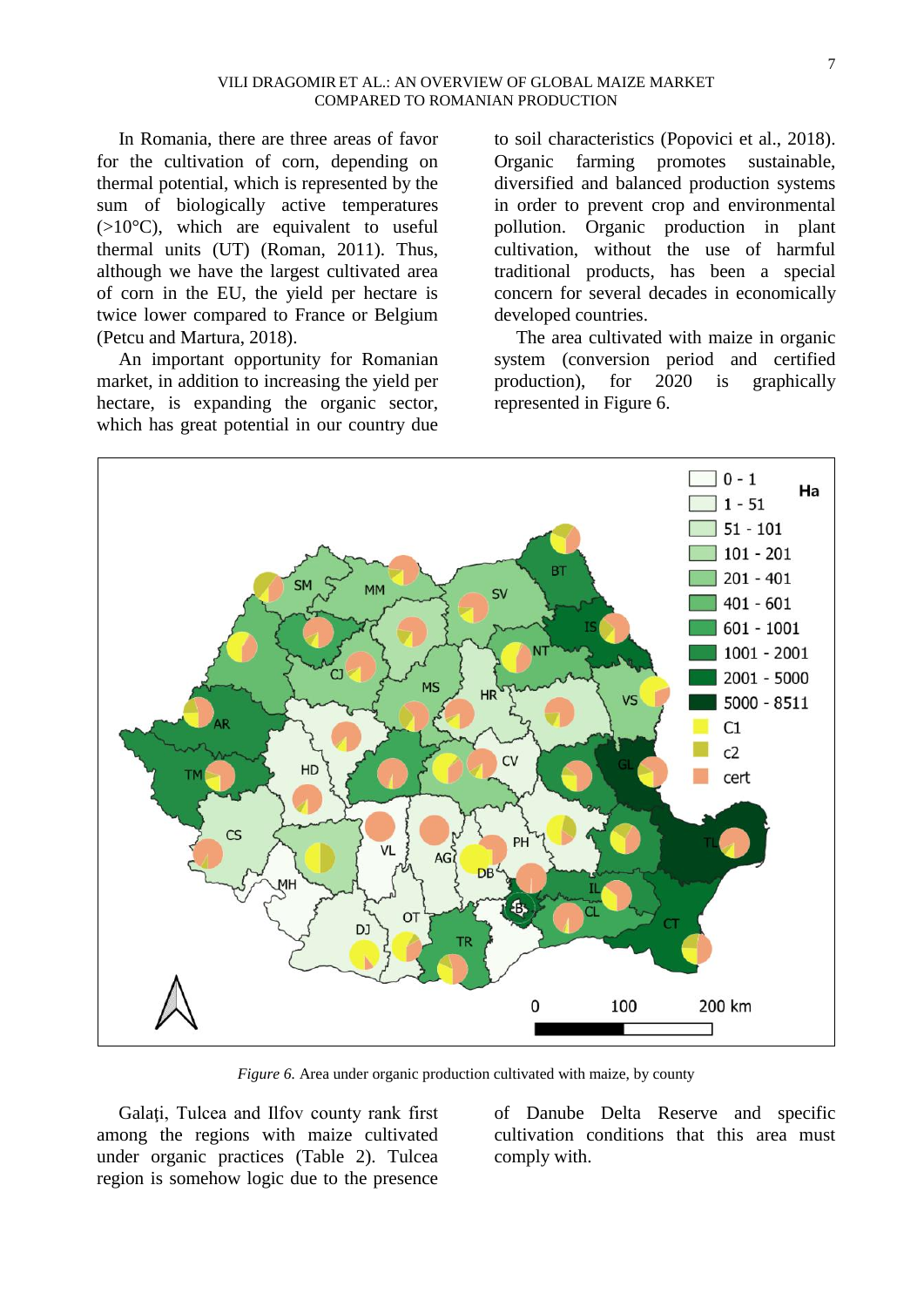## ROMANIAN AGRICULTURAL RESEARCH

#### *Table 2*. a) total area (ha) under organic farming, 2017-2020, by county; b) certified area (ha) under organic farming, 2017-2020, by county

| a) | $b$ ) |  |
|----|-------|--|
|    |       |  |

| County    | 2017         | 2018         | 2019             | 2020         | County    | 2017           | 2018           | 2019         | 2020           |
|-----------|--------------|--------------|------------------|--------------|-----------|----------------|----------------|--------------|----------------|
| AB        | 33           | 13           | 13               | 29           | AB        | 25             | 8              | 11           | 25             |
| AG        | 45           | 35           | 82               | 4            | AG        | 8              | 26             | 54           | 4              |
| AR        | 997          | 1,888        | 924              | 1,546        | AR        | 495            | 908            | 410          | 842            |
| B         | $\mathbf 0$  | $\mathbf 0$  | $\overline{0}$   | $\Omega$     | В         | 0              | 0              | 0            | 0              |
| BC        | 18           | 47           | 144              | 86           | <b>BC</b> | 6              | 14             | 3            | 66             |
| BH        | 186          | 165          | 142              | 419          | BH        | 123            | 120            | 89           | 170            |
| ΒN        | 124          | 111          | 89               | 107          | ΒN        | 64             | 65             | 67           | 77             |
| <b>BR</b> | 225          | 153          | 557              | 1,096        | <b>BR</b> | 145            | 32             | 226          | 461            |
| <b>BT</b> | 874          | 1,208        | 1,548            | 1,542        | ВT        | 762            | 1,093          | 1,030        | 628            |
| <b>BV</b> | 139          | 109          | 119              | 298          | <b>BV</b> | 49             | 60             | 67           | 105            |
| <b>BZ</b> | 27           | 13           | 145              | 25           | BZ        | 26             | 1              | $\mathbf{1}$ | 4              |
| CJ        | 118          | 316          | 378              | 340          | CJ        | 32             | 203            | 224          | 274            |
| CL        | 402          | 415          | 694              | 717          | CL        | 390            | 378            | 628          | 671            |
| <b>CS</b> | 196          | 142          | 268              | 85           | <b>CS</b> | 133            | 114            | 159          | 79             |
| <b>CT</b> | 926          | 2,075        | 3,452            | 3,334        | <b>CT</b> | 507            | 1,119          | 2,062        | 1,599          |
| <b>CV</b> | 37           | 59           | 28               | 38           | <b>CV</b> | 12             | 25             | 22           | 32             |
| DB        | 50           | 15           | 101              | 17           | DB        | $\overline{2}$ | 15             | $\circ$      | $\mathbf 0$    |
| DJ        | 55           | 22           | 27               | 19           | DJ        | 23             | 22             | 27           | $\overline{c}$ |
| GJ        | $\mathbf{0}$ | 8            | 11               | 181          | GJ        | $\circ$        | $\mathbf 0$    | $\mathbf 0$  | 0              |
| GL        | 1,770        | 4,062        | 6,819            | 8,511        | GL        | 1,422          | 2,324          | 5,056        | 5,591          |
| <b>GR</b> | 173          | 14           | 4                | $\mathbf{0}$ | GR        | 88             | $\overline{2}$ | 3            | $\mathbf 0$    |
| HD        | 14           | 29           | 15               | 14           | HD        | 11             | 13             | 8            | 12             |
| <b>HR</b> | 67           | 78           | 68               | 97           | HR        | 3              | $\overline{7}$ | 52           | 79             |
| IF        | 196          | 2,807        | 3,910            | 4,709        | IF        | 118            | 77             | 618          | 4,675          |
| IL        | 1,666        | 992          | 1,424            | 1,477        | IL        | 774            | 319            | 1,151        | 949            |
| IS        | 852          | 820          | 1,849            | 2,069        | IS        | 635            | 384            | 998          | 1,318          |
| MH        | 3            | $\mathbf{0}$ | 3                | $\mathbf 0$  | MH        | $\mathbf 0$    | 0              | 0            | 0              |
| <b>MM</b> | 51           | 53           | 220              | 233          | MM        | 17             | 20             | 91           | 171            |
| <b>MS</b> | 302          | 220          | 264              | 331          | MS        | 125            | 151            | 145          | 205            |
| <b>NT</b> | 34           | 111          | 110              | 417          | <b>NT</b> | 5              | 6              | 6            | 178            |
| <b>OT</b> | $\mathbf{1}$ | 11           | 19               | 12           | OT        | $\mathbf 0$    | $\mathbf{1}$   | 6            | 3              |
| PH        | $\mathbf{1}$ | 18           | $\overline{3}$   | 4            | PH        | $\mathbf 0$    | 0              | 3            | 3              |
| <b>SB</b> | 530          | 642          | 712              | 609          | <b>SB</b> | 371            | 440            | 694          | 576            |
| SJ        | 883          | 640          | 951              | 689          | SJ        | 613            | 482            | 652          | 563            |
| <b>SM</b> | 200          | 94           | 384              | 264          | SM        | 185            | 49             | 195          | 105            |
| <b>SV</b> | 56           | 58           | $\overline{251}$ | 217          | <b>SV</b> | 34             | 8              | 142          | 161            |
| <b>TL</b> | 5,624        | 7,155        | 8,176            | 6,559        | TL.       | 1,840          | 2,679          | 5,850        | 5,403          |
| <b>TM</b> | 2,314        | 1,275        | 2,116            | 1,834        | TM        | 1,662          | 1,079          | 1,492        | 1,278          |
| TR        | 64           | 531          | 3                | 886          | <b>TR</b> | 64             | 287            | 3            | 481            |
| VL        | $\mathbf{1}$ | $\mathbf 0$  | $\mathbf{1}$     | 1            | VL        | 1              | 0              | 1            | 1              |
| VN        | 283          | 510          | 956              | 1,203        | VN        | 265            | 377            | 694          | 772            |
| VS        | 193          | 76           | 293              | 298          | VS        | 183            | 69             | 289          | 90             |
| Total     | 19,730       | 26,991       | 37,271           | 40,316       | Total     | 11,219         | 12,977         | 23,226       | 27,650         |

\*MARD Data

The maize organic farming sector presented an increasing trend for the analyzed period, doubling its cultivated area from 19,730 ha in 2017 to 40,316 ha in 2020 (Figure 7).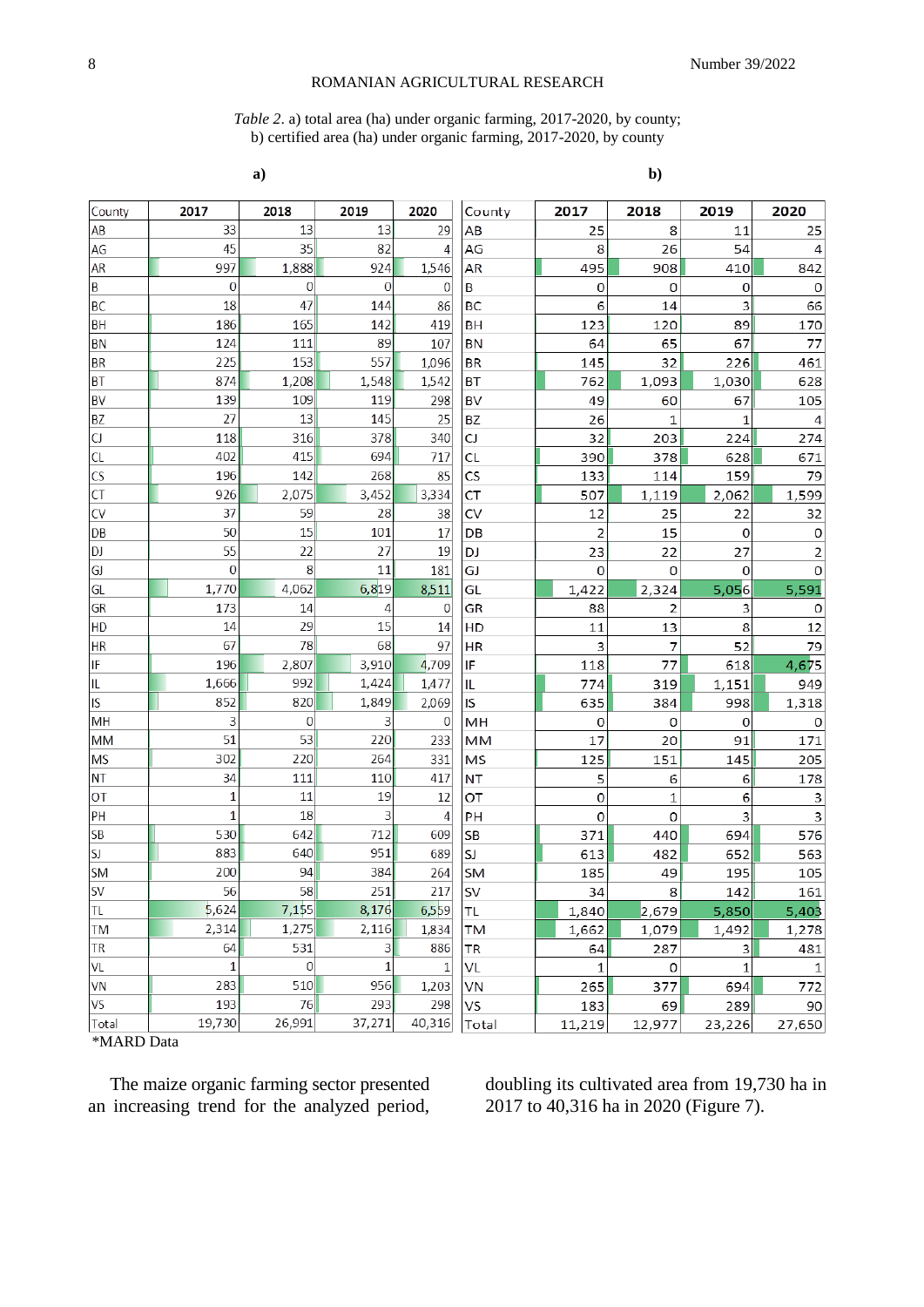## VILI DRAGOMIR ET AL.: AN OVERVIEW OF GLOBAL MAIZE MARKET COMPARED TO ROMANIAN PRODUCTION



\*NIS data



However, a slow increase may be observed in the share or area cultivated with maize

over the total organic area in Romania, as seen in Figure 8.



#### \*MARD Data

*Figure 8*. Area under organic farming cultivated with maize compared with total area under organic farming, Romania, 2017-2020